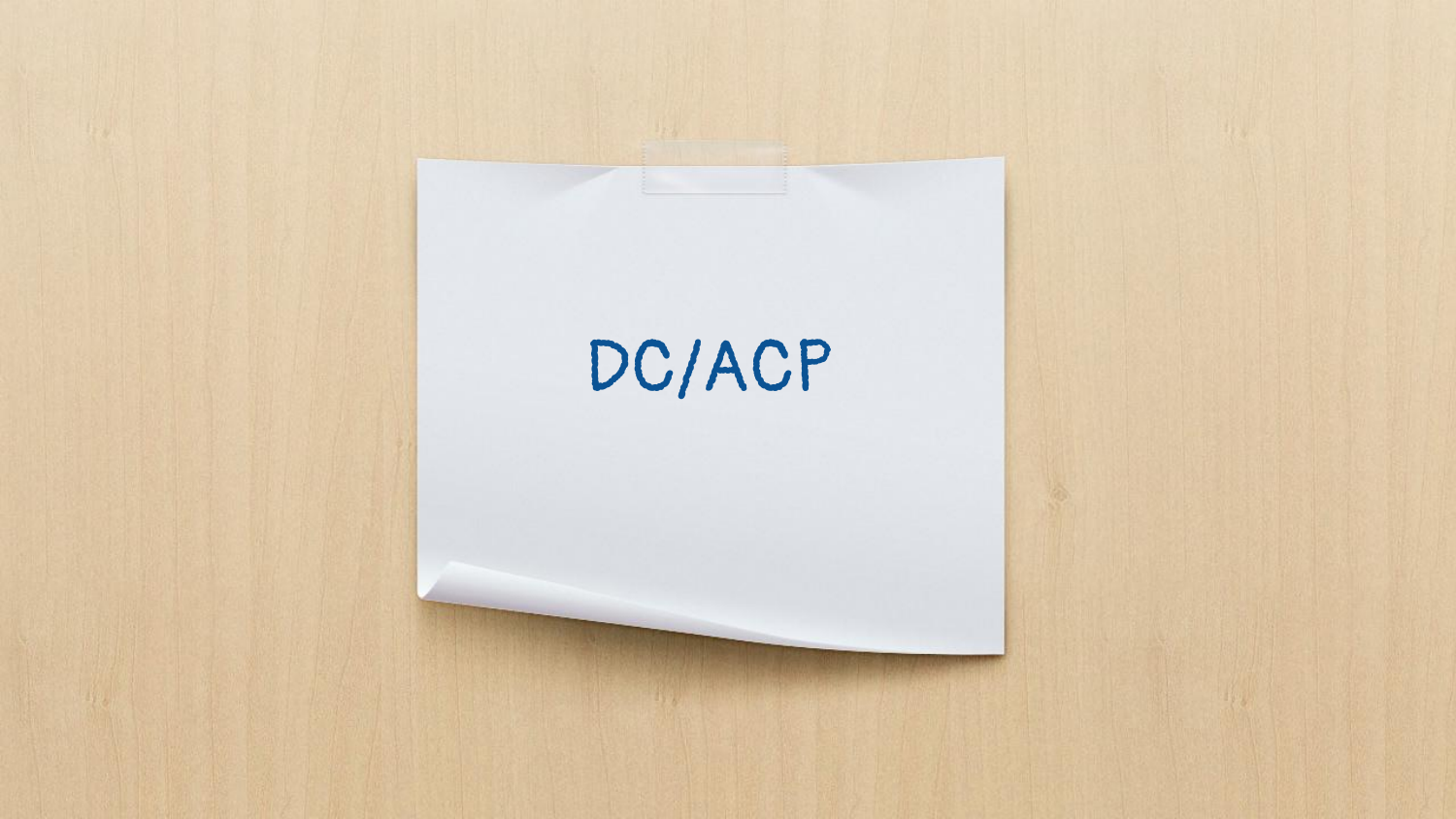## What is Dual Credit?

- Dual credit means that students have the opportunity to earn high school and college credit simultaneously.
- ★ To earn transferable college/dual credit, students must earn a "C" or better in their course.
- $\star$  The grade for the course counts on both the high school and college transcript, but does not impact college GPA.
- ★ CGHS provides dual credit through IU (ACP), UIndy, Ivy Tech, and Vincennes.

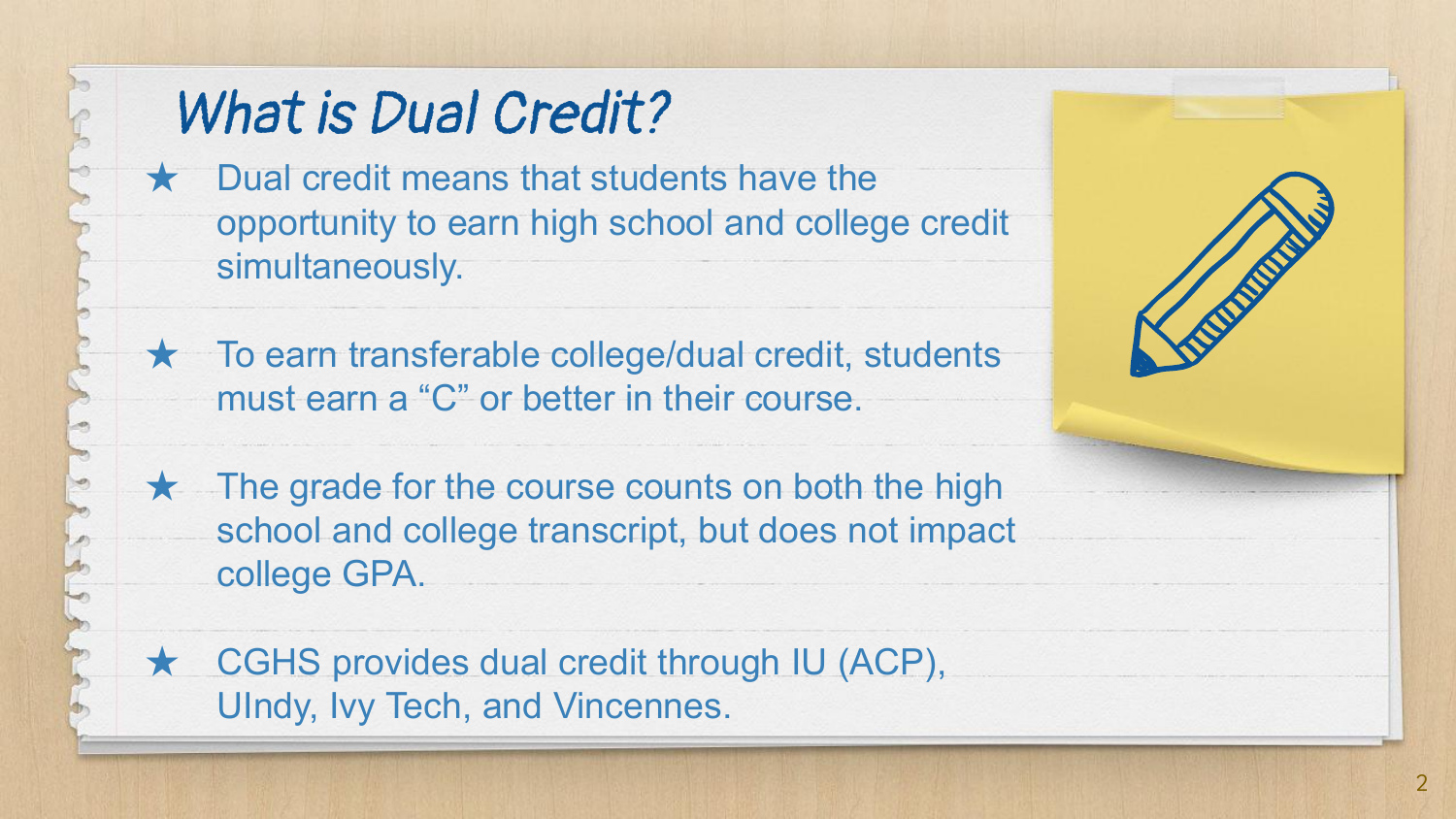| What is Dual Credit?                                                                                                                                                                                                                                                       |  |  |
|----------------------------------------------------------------------------------------------------------------------------------------------------------------------------------------------------------------------------------------------------------------------------|--|--|
| $\star$ For EC, nearly all dual credit is transcribed<br>through Vincennes University and then<br>transferred to the requested University.                                                                                                                                 |  |  |
| Similar to AP, most weighted dual credit courses<br>aren't offered until junior/senior year.<br>Must meet prerequisites for dual credit<br>course.<br>May have to have staff recommendation.<br>$\circ$<br>Many EC students also take Pre-AP and AP<br>$\circ$<br>courses. |  |  |
|                                                                                                                                                                                                                                                                            |  |  |

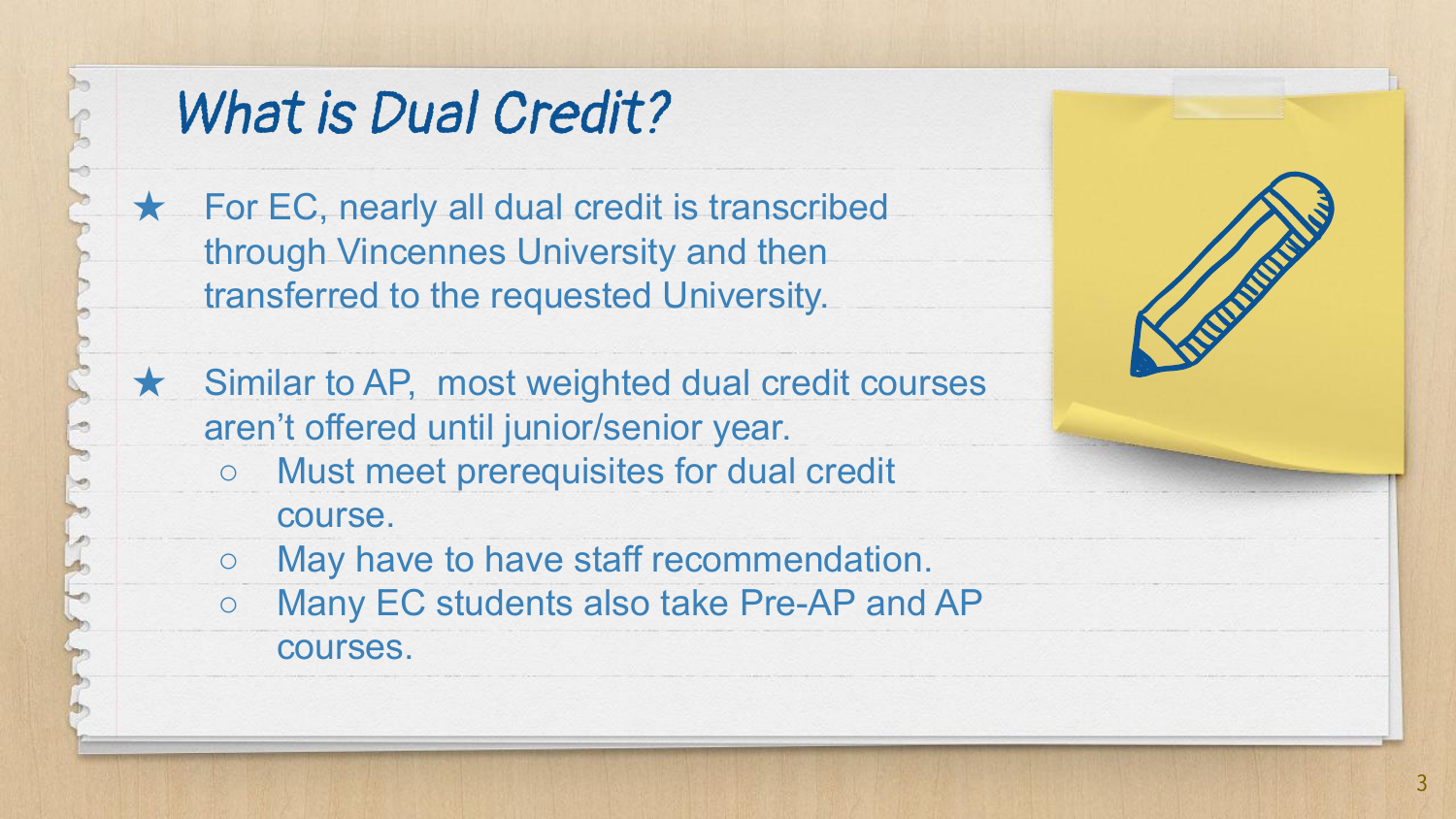## So, how do the AP and EC Dual Credit compare?

|                       | <b>AP</b>                                                                                                               | <b>Dual Credit</b>                                                                                                           |
|-----------------------|-------------------------------------------------------------------------------------------------------------------------|------------------------------------------------------------------------------------------------------------------------------|
| <b>Affiliation</b>    | No affiliation to any university                                                                                        | Students are considered high school<br>students and part-time Vincennes students                                             |
| <b>Grades</b>         | Do not transfer                                                                                                         | Grades become part of the student's<br>official college transcript if the student<br>attends the credit issuing institution. |
| Weighted              | Yes--all                                                                                                                | <b>Yes--majority</b>                                                                                                         |
| <b>College Credit</b> | Earning a 3-5 on exam. Each university<br>varies in the amount of credit given.<br>Coursework is nationally recognized. | A "C" or higher in the course earns the<br>student college credit transcripted through<br>VU.                                |
| <b>Cost Savings</b>   | Most exams are paid by the<br>state--tuition savings varies depending<br>upon performance of exam.                      | \$25-75 per credit hour. Compared to<br>\$200-400 credit hour at the university level.                                       |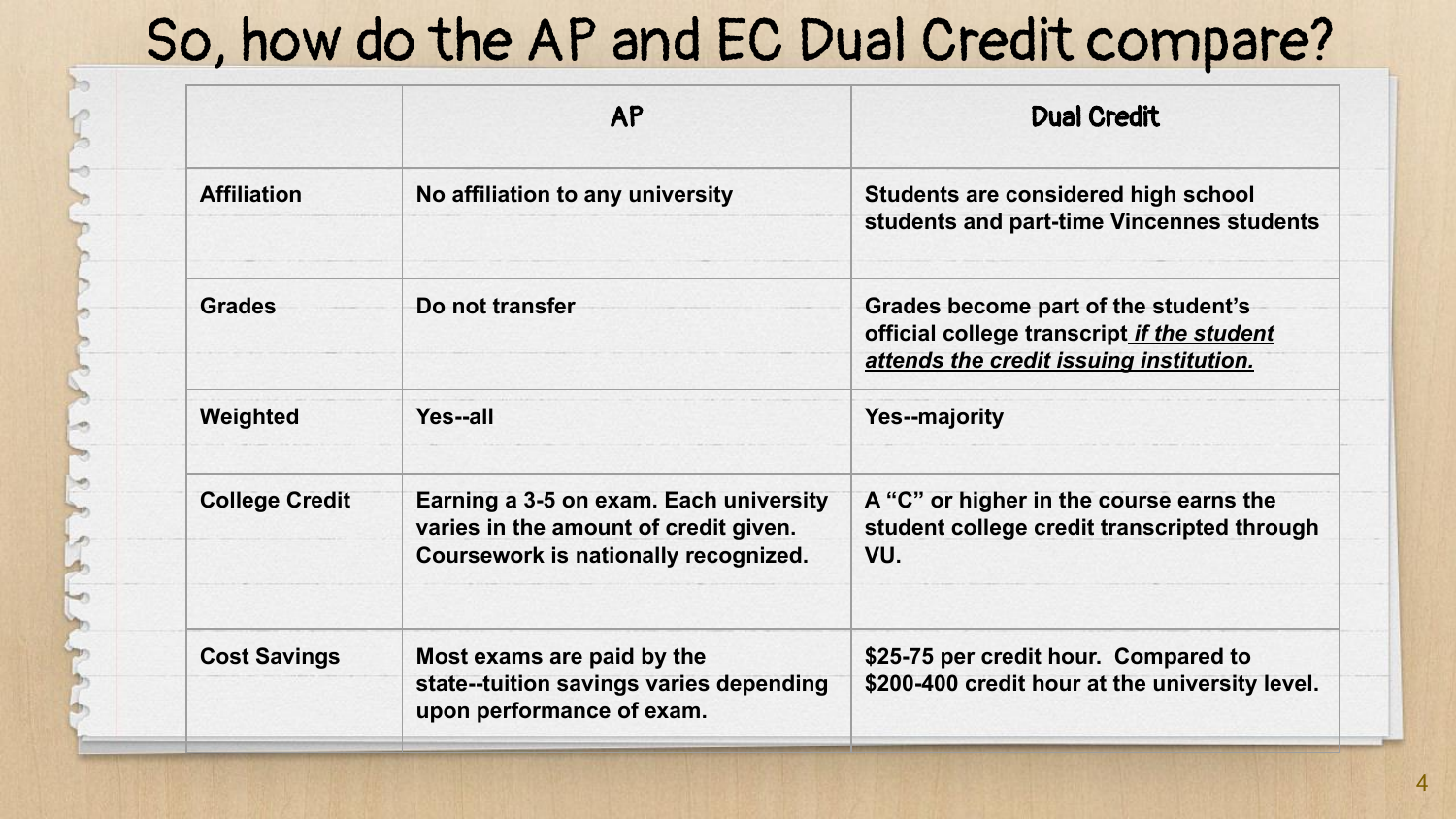## So...what's the difference between EC, AP STGEC and AP?

|                                | <b>EC STGEC</b>                                  | AP STGEC                                              | AP                        |
|--------------------------------|--------------------------------------------------|-------------------------------------------------------|---------------------------|
| Cohort                         | Cohort of 125 (ish)                              | <b>No</b>                                             | <b>No</b>                 |
| Path                           | <b>STGEC or Associate's</b><br>Degree            | <b>STGEC</b>                                          | No path<br>--Ala Carte    |
| <b>Credit</b><br><b>Earned</b> | Mostly dual credit<br>with EC teachers           | <b>Mostly AP</b><br>(6 classes must be<br>through VU) | <b>Only AP</b>            |
| Weighted                       | Over half                                        | Nearly all                                            | <b>All</b>                |
| Support                        | VU Math and English tutor,<br>classroom teachers | <b>Classroom teachers</b>                             | <b>Classroom teachers</b> |

G